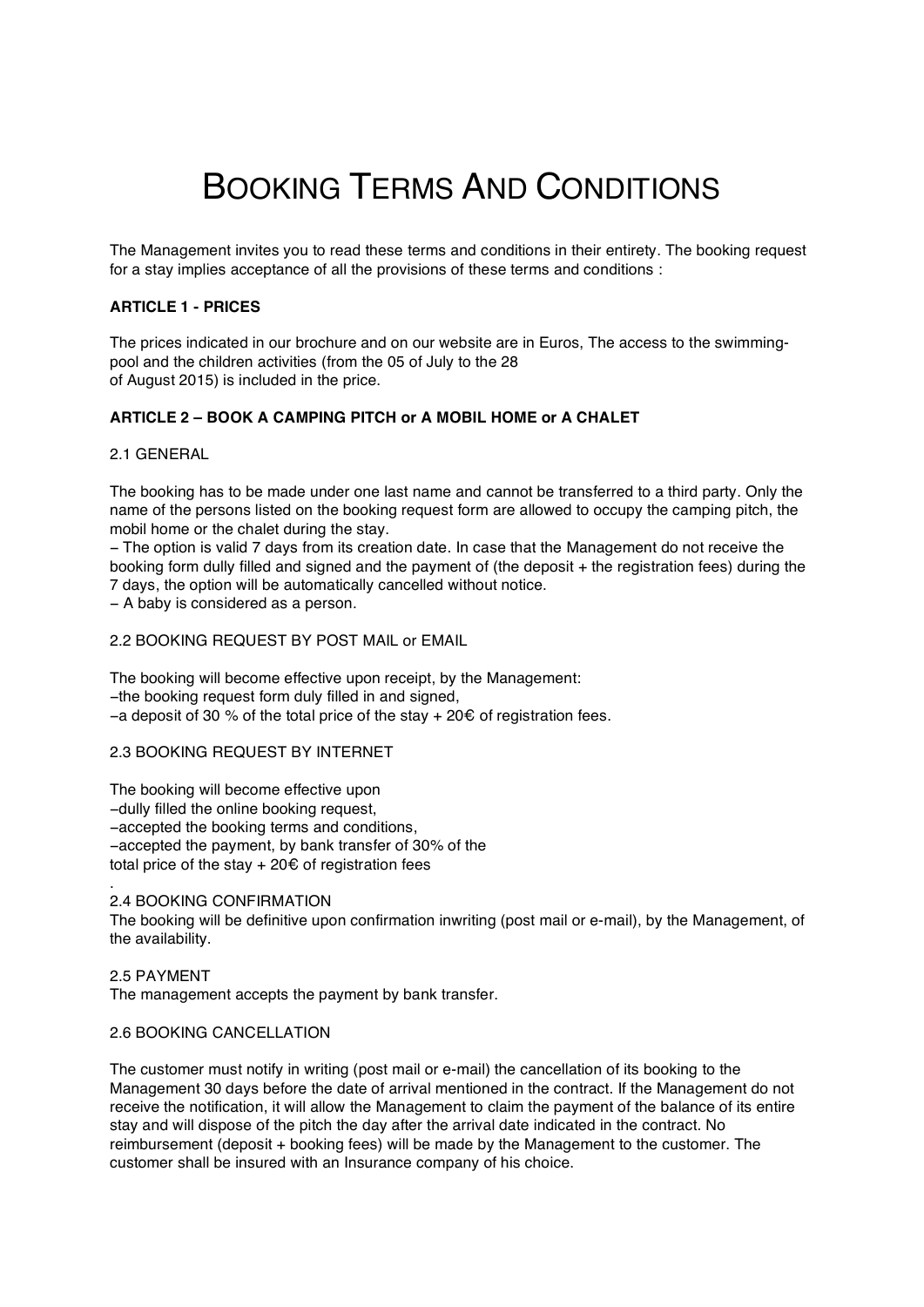# **ARTICLE 3 – CAMPING PITCH**

# 3.1 GENERAL

−The Management doesn't accept more than 6 persons and one car per pitch. A baby is considered as a person.

−The additional vehicle will have to pay an extra fee per day and will have to park in a parking reserved to this purpose.

−The definitive camping pitch number is assigned by the Management the day of your arrival.

− Any persons less than 18 years old not accompanied of one of its parents, during all its stay, will not be allowed to stay at the campsite.

# 3.2 PAYMENT OF THE BALANCE

The customer will have to pay the balance of its entire stay remaining due the day of its arrival. Otherwise, its stay will be considered as null and void. The Management will freely dispose of the pitch and no reimbursement will be made to the customer.

# 3.3 ARRIVAL AND DEPARTURE

The pitch will be available from noon to 7 p.m. (corresponding to the reception closing) and will have to be vacated on the departure day before 11 a.m.

## 3.4 DELAYED ARRIVAL OR ARRIVAL AFTER THE DATE MENTIONED IN THE CONTRACT

In case of a late arrival or an arrival after the date mentioned in the contract, the customer must inform the Management by phone or email before 2 p.m. the date of arrival mentioned in the contract. If not, the Management will freely dispose of the pitch the day after the arrival date mentioned in the contract. The customer will have to pay the balance of its entire stay remaining due the day of its arrival. The nights not consumed will remain due and will not give rise to reimbursement, nor any reduction or compensation.

# 3.6 KEY DEPOSIT

The Management will ask a deposit of  $30 \epsilon$  for the badge which opens the gate and the barriers

# **ARTCILE 4 - RENTING (mobile home or chalet)**

# 4.1 GENERAL

−The definitive mobil home or chalet number is assigned by the Management the day of arrival.

−The Management has the right to refuse the access to the mobil home or the chalet to a customer which will arrive with a number of persons superior to the authorized capacity.

−A baby is considered as a person.

−Tents are not permit near the mobil home or the chalet.

−The Management accepts one car per mobil home or chalet. Any additional vehicle will have to pay an extra fee per day and will have to park in a parking reserved to this purpose.

# 4.2 PAYMENT OF THIS BALANCE

The customer has to pay the balance of his stay remaining due 30 days prior to the date of arrival indicated in the contract. Otherwise, its stay will be considered null and void. The Management will freely dispose of the mobil home or chalet and no reimbursement will be made by the Management to the customer.

# 4.3 ARRIVAL AND DEPARTURE

The mobile home or the chalet will be available from 3 p.m. to 7 p.m. (corresponding to the reception closing) and will have to be vacated on departure day at 10 a.m.

# 4.4 DELAYED ARRIVAL OR ARRIVAL AFTER THE DATE MENTIONED IN THE CONTRACT

In case of a late arrival or an arrival after the date mentioned in the contract, the customer must inform the Management by phone or email before 2 p.m. the date of arrival mentioned in the contract. If not, the Management will freely dispose of the mobil home or chalet the day after the arrival date mentioned in the contract. The nights not consumed will remain due and will not give rise to reimbursement, nor any reduction or compensation.